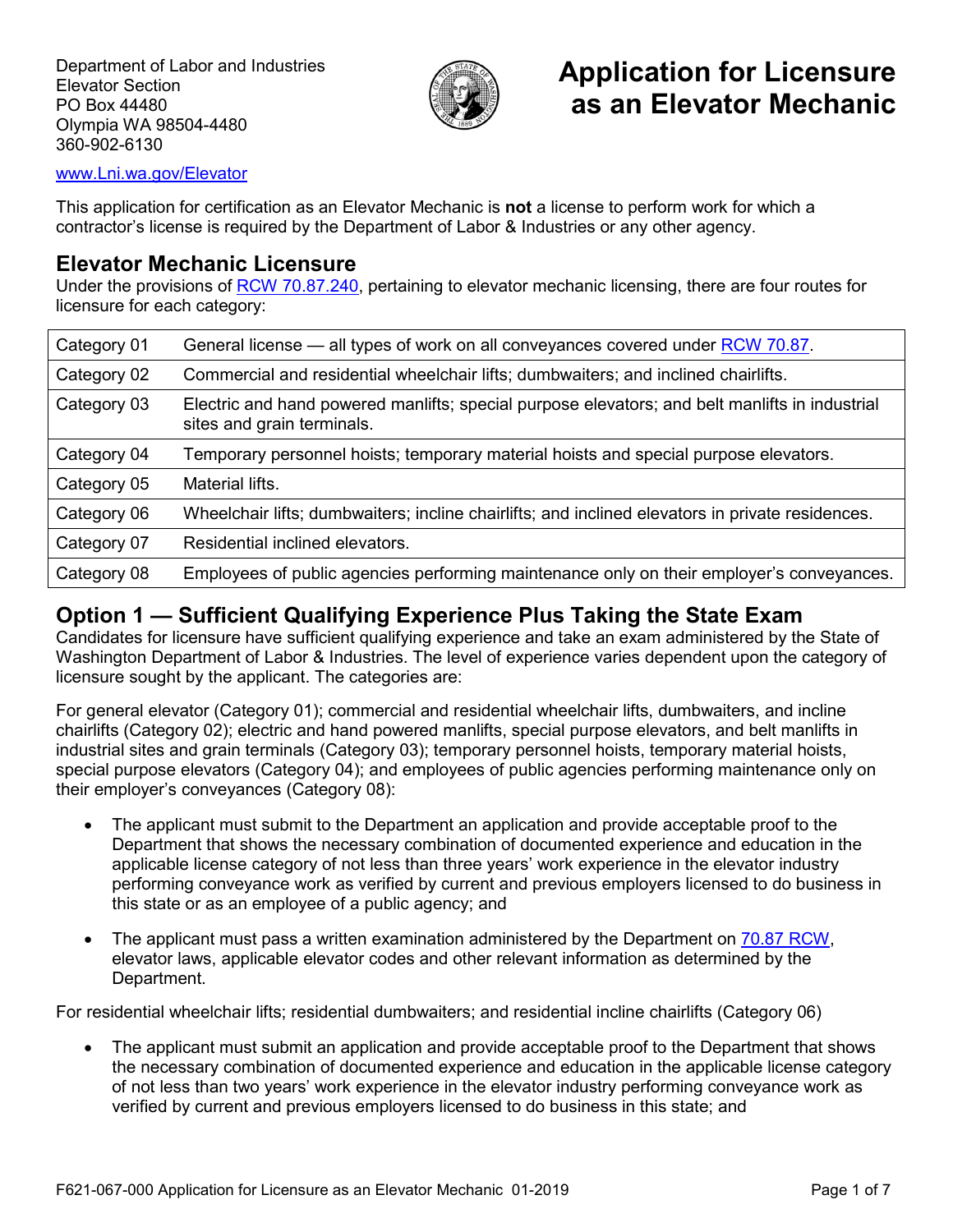The applicant must pass a written examination administered by the Department on [70.87 RCW,](https://app.leg.wa.gov/rcw/default.aspx?cite=70.87) elevator laws, applicable elevator codes and other relevant information as determined by the Department.

For residential inclined conveyance work (Category 07):

- The applicant must submit to an applicant and provide acceptable proof to the Department that shows the necessary combination of documented experience and education in the applicable license category (see [WAC 296-96-00910\)](https://app.leg.wa.gov/wac/default.aspx?cite=296-96-00910) of not less than one year's work experience in the elevator industry or not less than three years' documented experience and education in conveyance work as described in Category (01) performing conveyance work as verified by current and previous employers licensed to do business in this state; and
- The applicant must pass a written examination administered by the Department on [70.87 RCW,](https://app.leg.wa.gov/rcw/default.aspx?cite=70.87) elevator laws, applicable elevator codes and other relevant information as determined by the Department.

### **Examination Information**

The examination will be an open book examination and will consist of approximately 100 to 150 multiple-choice questions. A score of at least 80% is required to pass. Examination shall be held at locations and time when considered necessary by the Department. The Department will notify qualified applicants of the date, time, and location of the examination.

*Applicant may prepare for the exam by studying the ASME A17.1 – 2016, Safety Code for Elevators and Escalators; ASME A18.1 – 2017 Safety Standard for Platform Lifts and Stairway Chairlifts; The Revised Code of Washington chapter [70.87;](https://app.leg.wa.gov/rcw/default.aspx?cite=70.87) the Washington Administrative Code section [296-96;](https://app.leg.wa.gov/wac/default.aspx?cite=296-96) National Electrical Code 2017; International Building Code 2018; Elevator Industry Field Employees' Safety Handbook; The Installation Manual and the Elevator Maintenance Manual.*

Applicants should also bring these materials with them to the examination. **The Department will not supply reference materials for the exam.**

Sources for this information:

- The Revised Code of Washington chapter [70.87;](https://app.leg.wa.gov/rcw/default.aspx?cite=70.87) the Washington Administrative Code section [296-](https://app.leg.wa.gov/wac/default.aspx?cite=296-96) [96](https://app.leg.wa.gov/wac/default.aspx?cite=296-96) — available on our website at [www.Lni.wa.gov/Elevators.](http://www.lni.wa.gov/Elevators)
- ASME A17 / CSA B44 2016 Safety Code for Elevators and Escalators; ASME A18.1 2017 Safety Standard for Platform Lifts and Stairway Chairlifts — American Society of Mechanical Engineers: [www.asme.org.](http://www.asme.org/)
- International Building Code 2018 International Code Council, Inc.: 1-800-214-43212.
- National Electrical Code 2017 National Fire Protection Association, Inc.: [www.nfpacatalog.org](http://www.nfpacatalog.org/) or 1- 800-344-3555.
- Elevator Industry Field Employees' Safety Handbook; The Installation Manual and the Elevator Maintenance Manual: Elevator World: [www.elevator-world.com](http://www.elevator-world.com/) or 1-800-730-5093.

#### **Option 2 — National Certification, with no state elevator exam necessary**

An applicant may be qualified for licensure as an elevator mechanic without having to take the state elevator exam if the applicant has obtained a certificate of completion and successfully passed the mechanic examination of a nationally recognized training program for the elevator industry such as the national elevator industry educational program or its equivalent.

#### **Option 3 — Apprenticeship, with no state elevator exam necessary**

An applicant may be qualified for licensure as an elevator mechanic without having to take the state elevator exam if the applicant has obtained a certificate of completion of an apprenticeship program for an elevator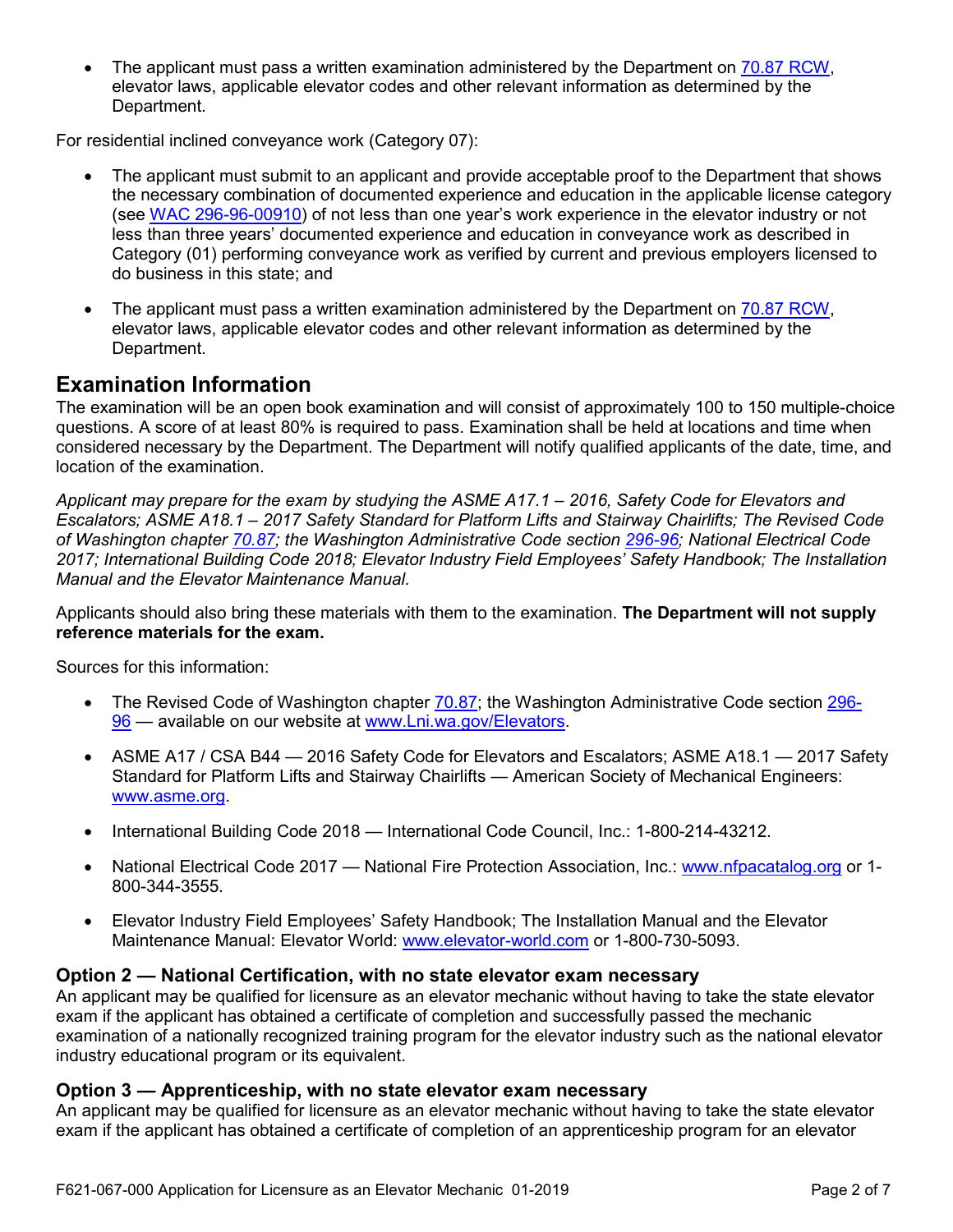mechanic, meeting certain standards, and registered with the Washington State Apprenticeship and Training Council.

# **Regulations**

An application, which is not properly completed, may delay the issuing of license.

The Department may deny application of or suspend a license under this section if this applicant owes outstanding final judgments to the Department or if the Department has been notified that state-ordered child support payments are in arrears.

An individual who is offering to do work or working under chapter [70.87 RCW](https://app.leg.wa.gov/rcw/default.aspx?cite=70.87) or this chapter and does not have a valid elevator mechanic license may be assessed a civil penalty in the amount specified in [WAC 296-](https://app.leg.wa.gov/wac/default.aspx?cite=296-96-00924) [96-00924.](https://app.leg.wa.gov/wac/default.aspx?cite=296-96-00924) Each day a person, firm or company is in violation may be considered a separate violation. Each job site at which a person is in violation may be considered a separate violation [\(WAC 296-96-00924\)](https://app.leg.wa.gov/wac/default.aspx?cite=296-96-00924).

### **Reciprocity**

[WAC 296-96-00906\(](https://app.leg.wa.gov/wac/default.aspx?cite=296-96-00906)7)(a)(iii) provides that the Department may enter into reciprocal agreements with other states having standards substantially equal to those of [RCW 70.87.](https://app.leg.wa.gov/rcw/default.aspx?cite=70.87) The Department does not have any reciprocal agreements with any other states at this time. Check with the Department of Labor & Industries for current status of agreements.

#### **Licensing Authority**

Department of Labor & Industries Elevator Program and RCW chapter 70.87.

#### **Fees**

Please see [WAC 296-96-00922](https://app.leg.wa.gov/wac/default.aspx?cite=296-96-00922) for the applicable fees.

The applicant must sign the application and include the application fee and the exam fee if required. (Please note: The exam fee for Category 01 licenses will be paid directly to Elevator World at the time of the exam.) The fee may be paid by a check attached to this application made to the Department of Labor & Industries, Elevator Program. (Please note on the check that it is for "LM License"). The fee may also be paid through a money order, cashier's check, or with a debit/credit care at any of the Department of Labor & Industries regional field offices.

#### **Fee Refunds**

The examination fee and the application fee are non-refundable. The license fee minus the processing fee will be refunded if the license is denied.

#### **Internet Address**

[www.Lni.wa.gov/Elevators](http://www.lni.wa.gov/Elevators)

#### **License Information**

Any category of licensure may be issued upon the verification of the information provided under *Section 2, Certification Type* of this application.

A certificate and a pocket-sized licensed will be issued when all application criteria have been met. The initial license will be valid for more or less than two years and must be renewed with an application available from the Department.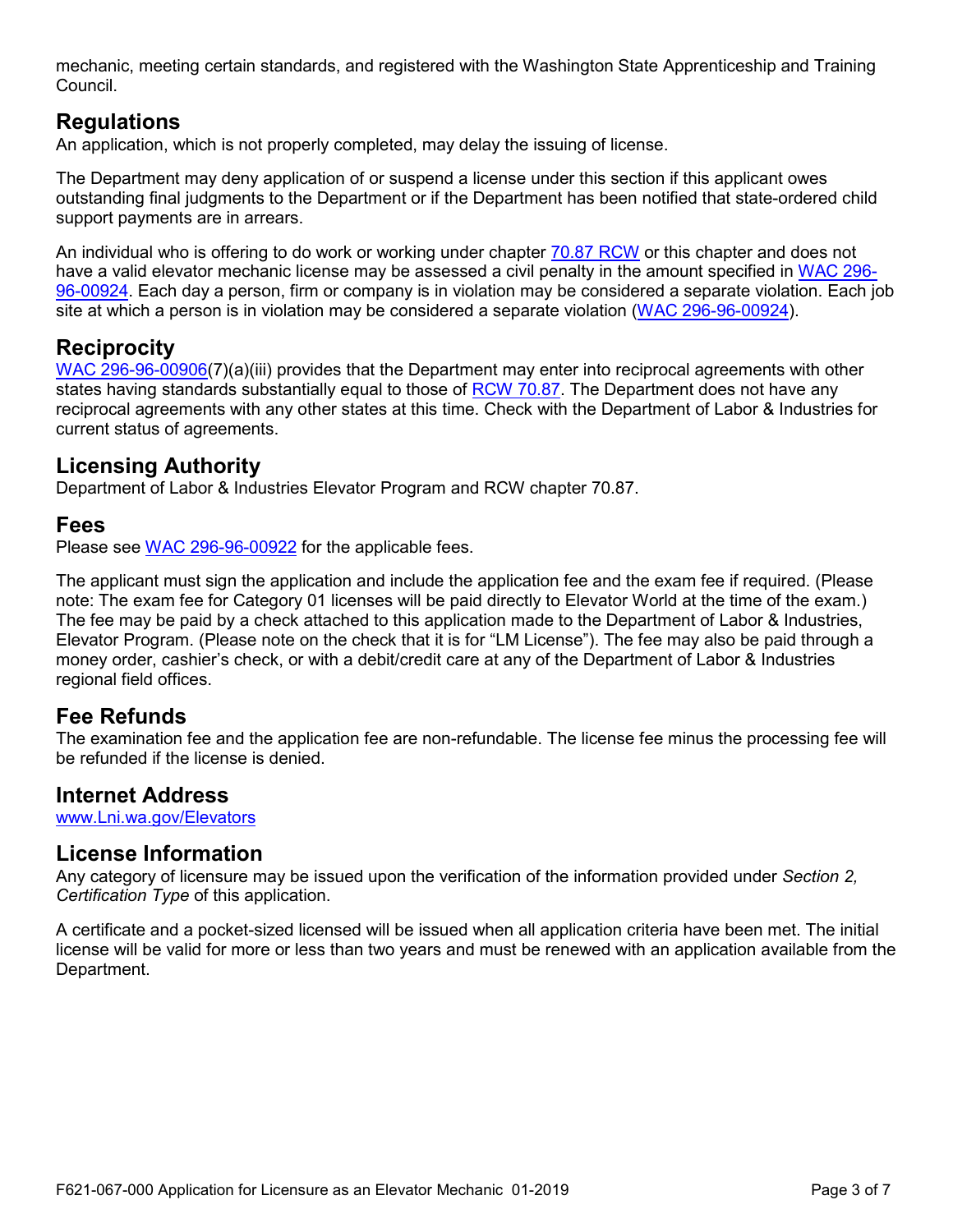

[www.Lni.wa.gov/Elevator](http://www.lni.wa.gov/Elevator)

Please mail this application to the address listed above. **Do not fax this form.**

### **1. Personal Information**

| Name (First, Middle Initial, Last)                      | Social Security Number (for ID only) |                    |
|---------------------------------------------------------|--------------------------------------|--------------------|
| Date of Birth                                           | <b>Email Address</b>                 |                    |
| Driver's License Number or Other State Issued ID Number |                                      | State Where Issued |
| Home Address                                            |                                      |                    |
| City                                                    | State                                | Zip Code           |
| <b>Phone Number</b>                                     | <b>Fax Number</b>                    |                    |
|                                                         |                                      |                    |
| <b>Business Address</b>                                 |                                      |                    |

| City                | State      | Zip Code |
|---------------------|------------|----------|
|                     |            |          |
|                     |            |          |
| <b>Phone Number</b> | Fax Number |          |
|                     |            |          |
|                     |            |          |

# **2. Certification Type**

Indicate the type of license for which the applicant is qualified. Applicants applying for more than one license certifications will need to apply for other licenses on additional forms. **General (Category 01) License.** This certification qualifies the designated person as a Licensed Elevator Mechanic (LM), for all types of work on all conveyances covered by the State of Washington

RCW 70.87. The entire application must be completed, signed, and submitted to the Department for processing. **Other Categories.** The applicant should check the appropriate box. These licenses limit the LM to

perform work on specific types of conveyances. The entire application must be completed, signed, and submitted to the Department for processing.

Commercial and residential platform lifts; dumbwaiters; and inclined stairway chairlifts (Category 02). Hand powered elevators; special purpose personnel elevators; and belt manlifts in industrial sites

and grain terminals (Category 03). Temporary personnel hoists, temporary material hoists, special purpose personnel elevators

(Category 04). Material lifts (Category 05).

Residential platform lifts; residential dumbwaiters, residential inclined stairway chairlifts (Category 06).

Residential inclined elevators (Category 07).

Employees of public agencies performing maintenance only on their employer's conveyances (Category 08).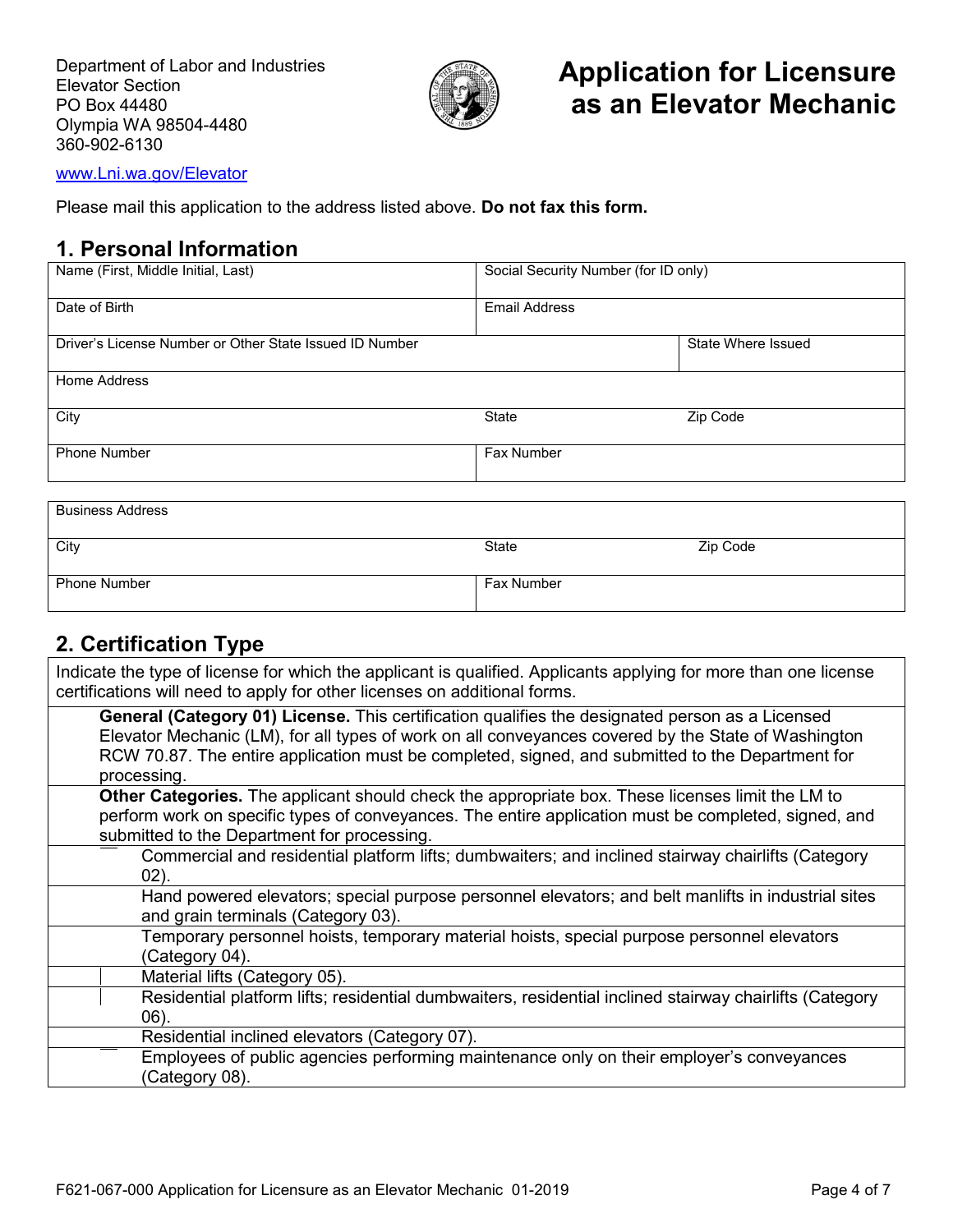### **3. Qualification History**

**Experience.** Describe duties and dates of employment evidencing the appropriate year of experience in the conveyance industry performing construction, maintenance, and service and repair of conveyances covered by [RCW 70.87](https://app.leg.wa.gov/rcw/default.aspx?cite=70.87) and [WAC 296-96-00908.](https://app.leg.wa.gov/wac/default.aspx?cite=296-96-00908) This information must be verified by present and previous employers (see Section 3A). Attach additional pages if necessary. *List from most recent to oldest. Under Description of Duties, list types of equipment on you were assigned to work.*

| ъ.                     | From                         | To                         | Job Title                                 |  |
|------------------------|------------------------------|----------------------------|-------------------------------------------|--|
|                        | Hours per Week               | Total Worked (years/month) | Company (Present or Most Recent Employer) |  |
| <b>Supervisor Name</b> |                              | <b>Phone Number</b>        | Address                                   |  |
|                        | <b>Description of Duties</b> |                            |                                           |  |
|                        |                              |                            |                                           |  |

|    | From                         | To                         | Job Title                                 |
|----|------------------------------|----------------------------|-------------------------------------------|
| z. |                              |                            |                                           |
|    | Hours per Week               | Total Worked (years/month) | Company (Present or Most Recent Employer) |
|    |                              |                            |                                           |
|    | <b>Supervisor Name</b>       | <b>Phone Number</b>        | Address                                   |
|    |                              |                            |                                           |
|    | <b>Description of Duties</b> |                            |                                           |
|    |                              |                            |                                           |
|    |                              |                            |                                           |

| Ő.                     | <b>From</b>           | To                         | Job Title                                 |
|------------------------|-----------------------|----------------------------|-------------------------------------------|
|                        | Hours per Week        | Total Worked (years/month) | Company (Present or Most Recent Employer) |
| <b>Supervisor Name</b> |                       | <b>Phone Number</b>        | Address                                   |
|                        | Description of Duties |                            |                                           |

| 4. | From                         | To                         | Job Title                                 |
|----|------------------------------|----------------------------|-------------------------------------------|
|    | Hours per Week               | Total Worked (years/month) | Company (Present or Most Recent Employer) |
|    | <b>Supervisor Name</b>       | <b>Phone Number</b>        | Address                                   |
|    | <b>Description of Duties</b> |                            |                                           |
|    |                              |                            |                                           |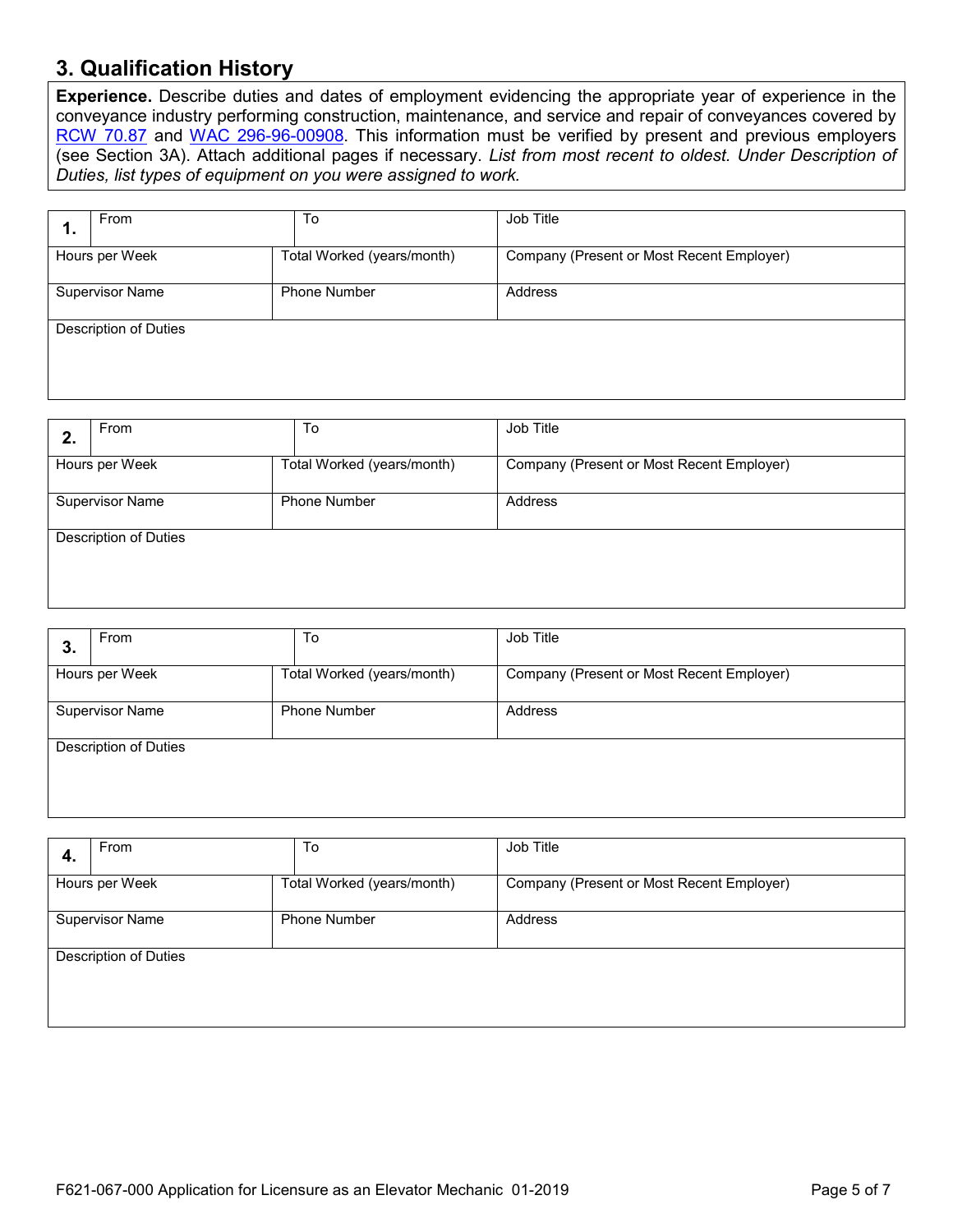# **3A. Employers' Verification of Experience**

Verification of employment is required and shall be verified directly by the employer by completing this Section or through other acceptable employee records which need to be attached to this application. Without this verification, the application cannot be processed.

| 1.                                                                                                                          | I certify under penalty of perjury that the aforementioned employment experience is verified as true and<br>accurate. |           |       |      |  |
|-----------------------------------------------------------------------------------------------------------------------------|-----------------------------------------------------------------------------------------------------------------------|-----------|-------|------|--|
|                                                                                                                             | <b>Print Name</b>                                                                                                     | Signature | Title | Date |  |
| 2.                                                                                                                          | I certify under penalty of perjury that the aforementioned employment experience is verified as true and<br>accurate. |           |       |      |  |
|                                                                                                                             | <b>Print Name</b>                                                                                                     | Signature | Title | Date |  |
| I certify under penalty of perjury that the aforementioned employment experience is verified as true and<br>3.<br>accurate. |                                                                                                                       |           |       |      |  |
|                                                                                                                             | <b>Print Name</b>                                                                                                     | Signature | Title | Date |  |
| I certify under penalty of perjury that the aforementioned employment experience is verified as true and<br>4.<br>accurate. |                                                                                                                       |           |       |      |  |
|                                                                                                                             | <b>Print Name</b>                                                                                                     | Signature | Title | Date |  |

### **4. Education and Training**

Additional Information: List or include documentation (e.g. additional skills, aptitudes, educational courses, degrees, certifications, etc.) that may support your qualification for an Elevator Mechanic's License in the State of Washington. The additional documentation shall clearly indicate evidence of this information (e.g. copy of a diploma, degree(s), certificate(s) of completion, etc.). Attach additional pages if necessary.